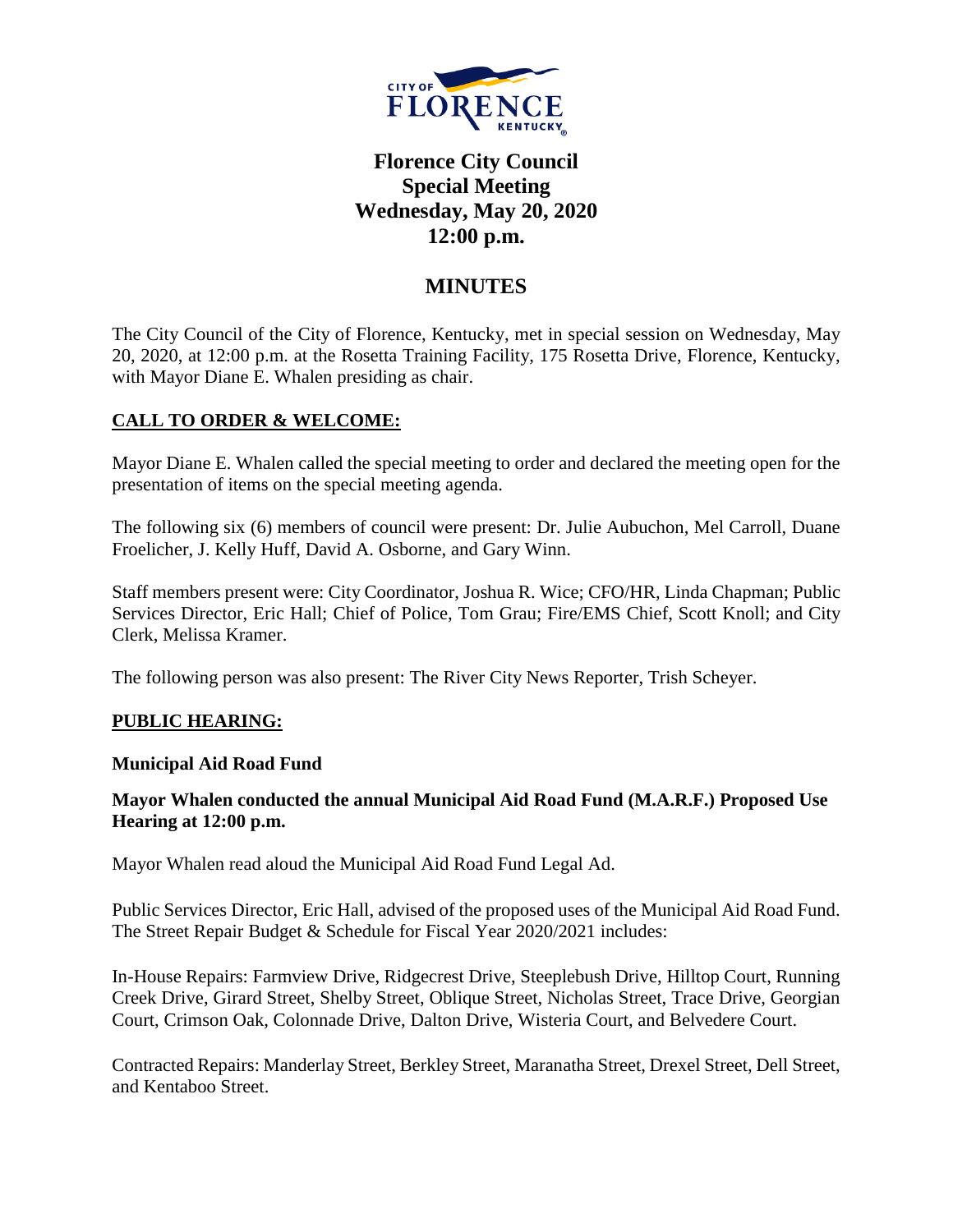Florence City Council (Special Meeting) Minutes: Wednesday, May 20, 2020 Page 2

Mayor Whalen asked if anyone on Council desired to be recognized regarding the Municipal Aid Road Fund usage; no one responded.

Mayor Whalen asked if anyone in the audience desired to be recognized regarding the Municipal Aid Road Fund usage; no one responded.

Mayor Whalen asked if the City Clerk, Melissa Kramer, had received any written comments from citizens regarding the Municipal Aid Road Fund usage; Mrs. Kramer replied that she has not received any comments.

Mayor Whalen declared the Municipal Aid Road Fund public hearing closed at 12:05 p.m.

## **FY 2020-2021 BUDGET OVERVIEW:**

Linda Chapman, CFO/HR, discussed the proposed Fiscal Year 2020-2021 budget. Ms. Chapman advised the proposed budget continues the stringent philosophy that was adopted in previous fiscal years. This year's budget is to maintain a status quo in operating expenditures with that of the current fiscal year, less any additional requests that were approved during the budget process last year. Each department's budget has been adjusted to reflect the potential change in personnel costs by incorporating a C.O.L.A. of 2.3%. The remaining operating budget will be held the same as FY 2019-2020 in total with the exception of some additional requests.

Eric Hall, Public Services Director, presented his request for the Public Services Department budget including requests for additional personnel including a mechanic and code enforcement officer, disabilities committee, building alterations, street striping, replacement of equipment, new office furniture, funding for technology and software, parks, Kentaboo Street Replacement Phase 1, providing funding to replace two ton dump truck with snow equipment, backhoe, crack seal machine, replacement of vehicle and traffic signal upgrades along US 42, Mall Road, and Ewing Boulevard.

Tom Grau, Chief of Police, presented his requested budget for the police department including requests for six tasers, body worn camera replacement, replacement of nine cruisers with required equipment, annual replacement of broken radios, annual firearms replacement, JAG Grant for equipment purchase, and replacement of canine with six week handler course.

Scott Knoll, Fire/EMS Chief, presented his request for the Fire/EMS Department budget including requests for approval of additional staff including a part-time fire inspector, replacement of aging/worn out office furniture, replacement of staff vehicle with emergency response/warning package, squad replacement of a 2012 ambulance, replacement of 15 sets of PPE (bunker gear), replacement of 2010 Ferrara Quint fire apparatus, replacement of pumper (engine) fire apparatus, replacement of 2010 quint fire apparatus, purchase of three (3) Clorox Total 360 cleaning systems for infection control, cardiac monitor replacement, purchase of an EMS supply control system to be placed at each firehouse, handtevy system, scoop stretcher replacement, request for an internal